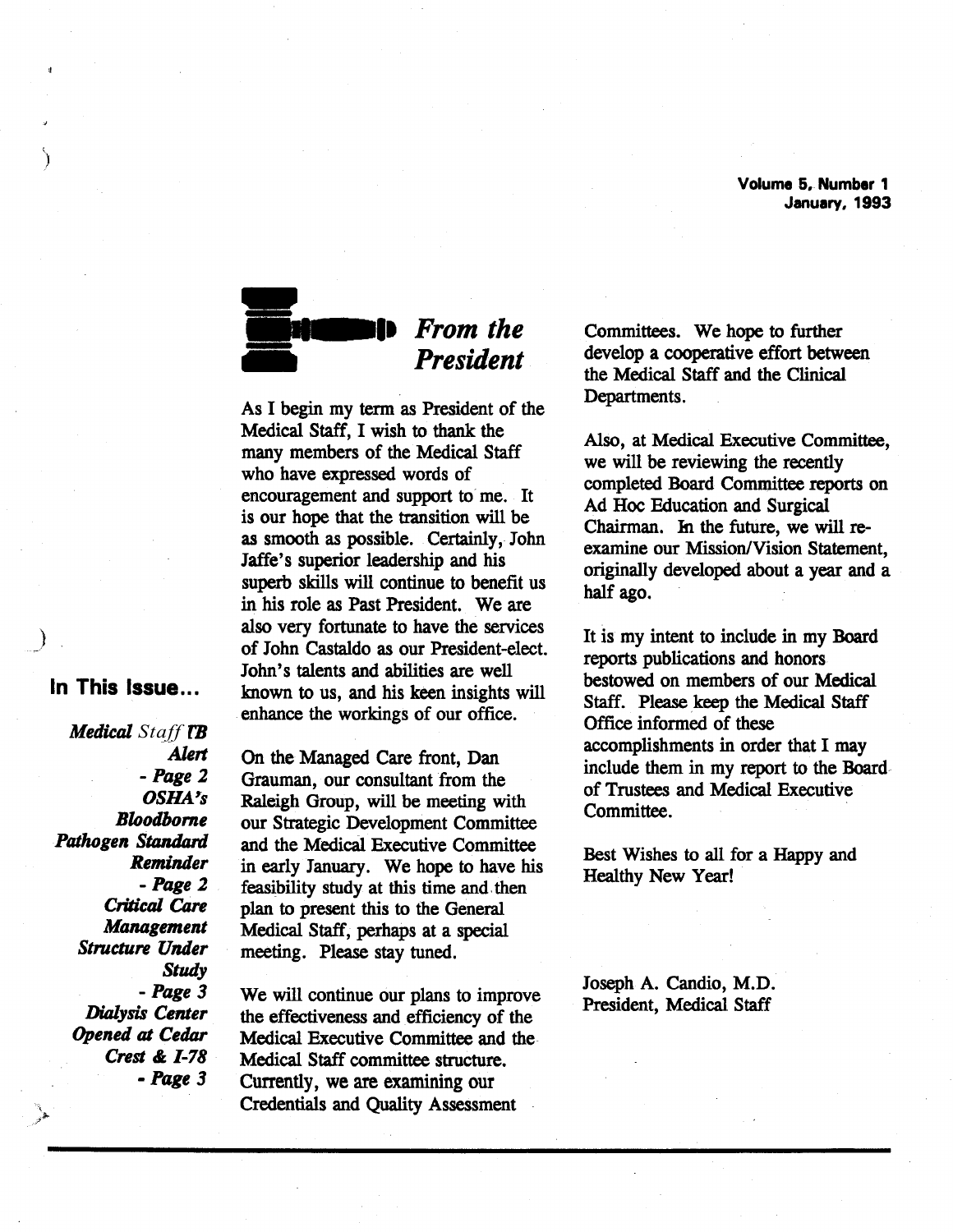### *Medical Staff TB Alert*

)

)

Two cases of multiple drug resistant TB have occurred, one at each hospital site, within the past four months. Hospital personnel have been exposed and at least one skin test conversion has occurred. This serious situation occurs at the same time that the region, state, and nation are experiencing a resurgence of TB.

While HIV infection is part of the problem leading to more TB cases in our patients, in reality, the Medical Staff should THINK TB and institute prompt respiratory isolation for all patients who have an undiagnosed lung infiltrate and

o HlV infection

- o close contacts of infectious tuberculosis cases
- o foreign-born persons from high prevalence countries

o low-income populations, including high-risk minorities

o alcoholics and intravenous drug users

o residents of long-term care facilities (including prisons)

 $\circ$  persons with a + PPD and one or more of the following conditions: - HIV infections

- 
- 

-silicosis - abnormal chest radiograph showing fibrotic lesions

- diabetes mellitus<br>- prolonged corticosteroid therapy<br>- immunosuppressive therapy<br>- hematologic and reticuloendothelial diseases

- end-stage renal disease
- intestinal bypass
- 
- -post-gastrectomy chronic malabsorption syndromes carcinomas of the oropharynx and
- upper gastrointestinal tract
- being 10 percent or more below ideal body weight

## *Reminder*  - *OSHA's Bloodbome Pathogen Standard*

OSHA's Bloodborne Pathogen Standard specifically states that eating and drinking is prohibited in areas where there is potential for exposure to blood and bloodbome pathogens.

To comply with this requirement, all hospital and medical staff have been asked to refrain from eating and drinking in areas where patients or their blood/body fluids might be

present. This includes areas such as the laboratory, patients' rooms, and nurses' stations.

Your cooperation in helping to achieve full compliance is appreciated. Please direct any questions or comments you may have to Emma Hooks, Director of Safety, at 402-8518, or Andrea Geshan, Director, Infection Control and AIDS Activity Office, at 402-2413.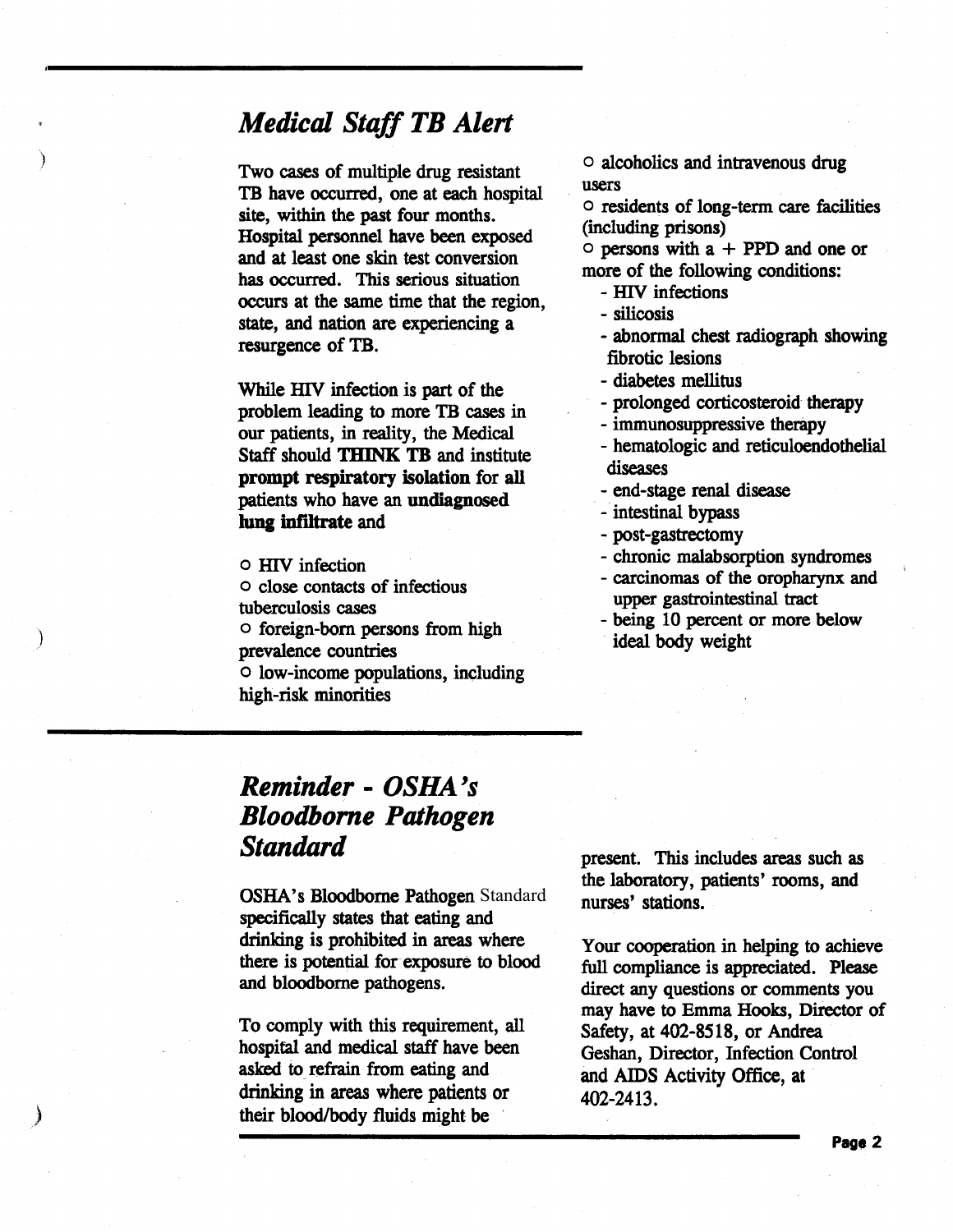# *Critical Care Management Structure to be Studied*

)

)

)

Joseph E. Vincent, M.D., who has served as Director of Critical Care for the last 11 years, has resigned from this post, effective December 31, 1992. At the January *5* meeting of the Medical Executive Committee, Richard H. Snyder, M.D., Vice Chairman of the Department of Medicine, received approval to serve as Acting Director of Critical Care for the present time.

Prior to selecting a permanent Director of Critical Care, a committee has been organized under the chairmanship of

William W. Frailey, Jr., M.D., Vice President, Medical Affairs, to study the management structure as it presently exists as well as other possible models. At the conclusion of the study, recommendations will be made to the Medical Executive Committee and hospital management as to the organizational structure of the critical care units. These recommendations will also include the job descriptions for the several positions that will be required to operate the critical care units. Upon approval of the recommendations, a search will be conducted to fill the necessary positions.

# *Labeling of Patients' Charts at Cedar Crest* & *1-78*

Effective January 19, 1993, the inpatient, same-day admission patient charts will be labeled in a different manner. A white label (rather than a colored label), containing the patient's name and patient's type, will be placed on the spine of the patient's binder by the Central Document Processing

(CDP) Department. The physician's name or group's name will be placed on the appropriate color coded tape by the unit clerk on the nursing unit.

For Short Stay Unit (SSU) ambulatory patients (outpatients admitted. through SSU), CDP will place chart documents into a mauve chart binder instead of a powder blue flip chart as of January 19.

## *Dialysis Center Opened at Cedar Crest* **&** *1-78*

To better serve the needs of our<br>inpatients at Cedar Crest & I-78, a four-station dialysis center was opened on December 21.

The Dialysis Center is located on 6A within the Special Care Unit in room 6A01. The telephone number is 402-1829.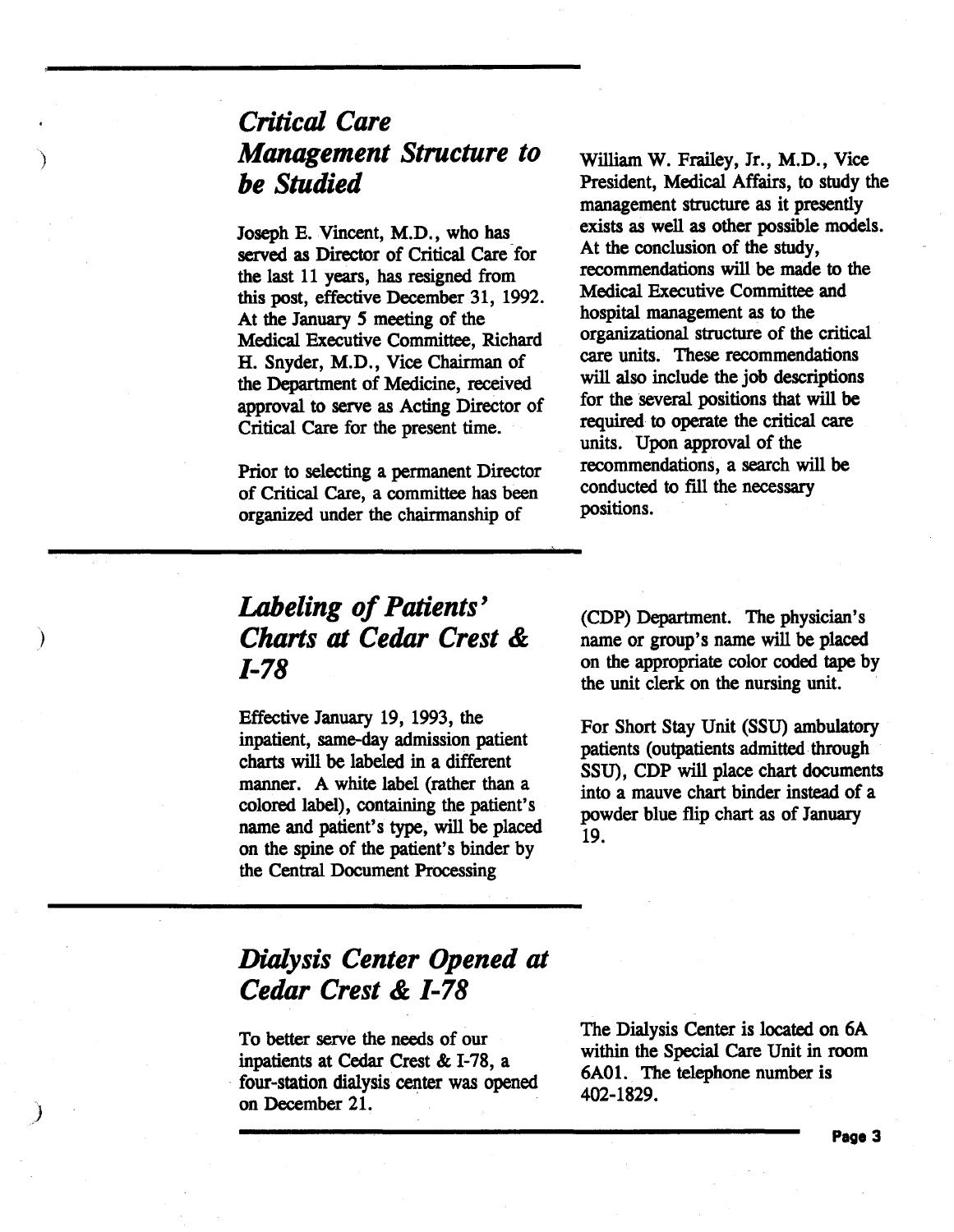# *Medical Staff Services/ Physician Office Practice Services (POPS) Relocate*

Last month, the staff of Medical Staff Services and POPS, who previously occupied space at 17th & Chew, moved to the third floor of 1243 S. Cedar Crest Boulevard. This move was necessary in order to allow for renovations of this area which will become offices and clinic area for the Department of Obstetrics and Gynecology.

In addition, the Medical Staff Lounge, currently located on the first floor at 17th & Chew, will be relocated within the next few weeks upon completion of renovations to the new lounge located in the Cafeteria Conference Room.

Individuals involved in the Medical Staff Services/POPS move along with their new telephone numbers are:

Rita M. Mest, *Medical Staff Coordinlltor* - 402-9850 Eileen Jobst, *Medical Staff Secretary* - 402-9850 Elizabeth Ehnot, *Medical Staff Receptionist* - 402-9850

Janet M. Laudenslager, *Coordinator*, *POPS-* 402-9853 Maria L. Kammetler, *POPS Representative* - 402-9857 Joseph A. Pilla, *POPS Representative*  - 402-9856 Patricia Skrovanek, *POPS Representative* - 402-9859

The new telefax number at this new location if 402-9858.

Please make a note of the new location and telephone numbers in your telephone directories.

Individuals currently located in Medical Staff Services/Medical Affairs at Cedar Crest & I-78 will remain in their present location. These individuals include:

Headley S. White, Jr., M.D., *Senior Vice President, Medical* and *Academic Affairs-* 402-8974 Joseph A. Candio, M.D., *Medical Staff President* - 402-8968 John W. Hart, *Vice President-*402-8968 Sally Roessler, *Executive Secretary* - 402-8968 Marcia Shaffer, *Executive Secretary* - 402-8974

*Laboratory Update* 

)



# Genital (cervical/vaginal) Specimens Submitted for Routine Aerobic Culture

Effective immediately, routine Gram stained smears will no longer be included when cervical or vaginal specimens are submitted for routine cultures. The results obtained from

these Gram stains appear to offer no apparent clinical utility and will, therefore, be eliminated from the test battery in order to decrease costs associated with laboratory medicine.

If you have any questions, please contact Diane C. Halstead, Ph.D., Director, Microbiology/Immunology/ Virology, at 402-8150.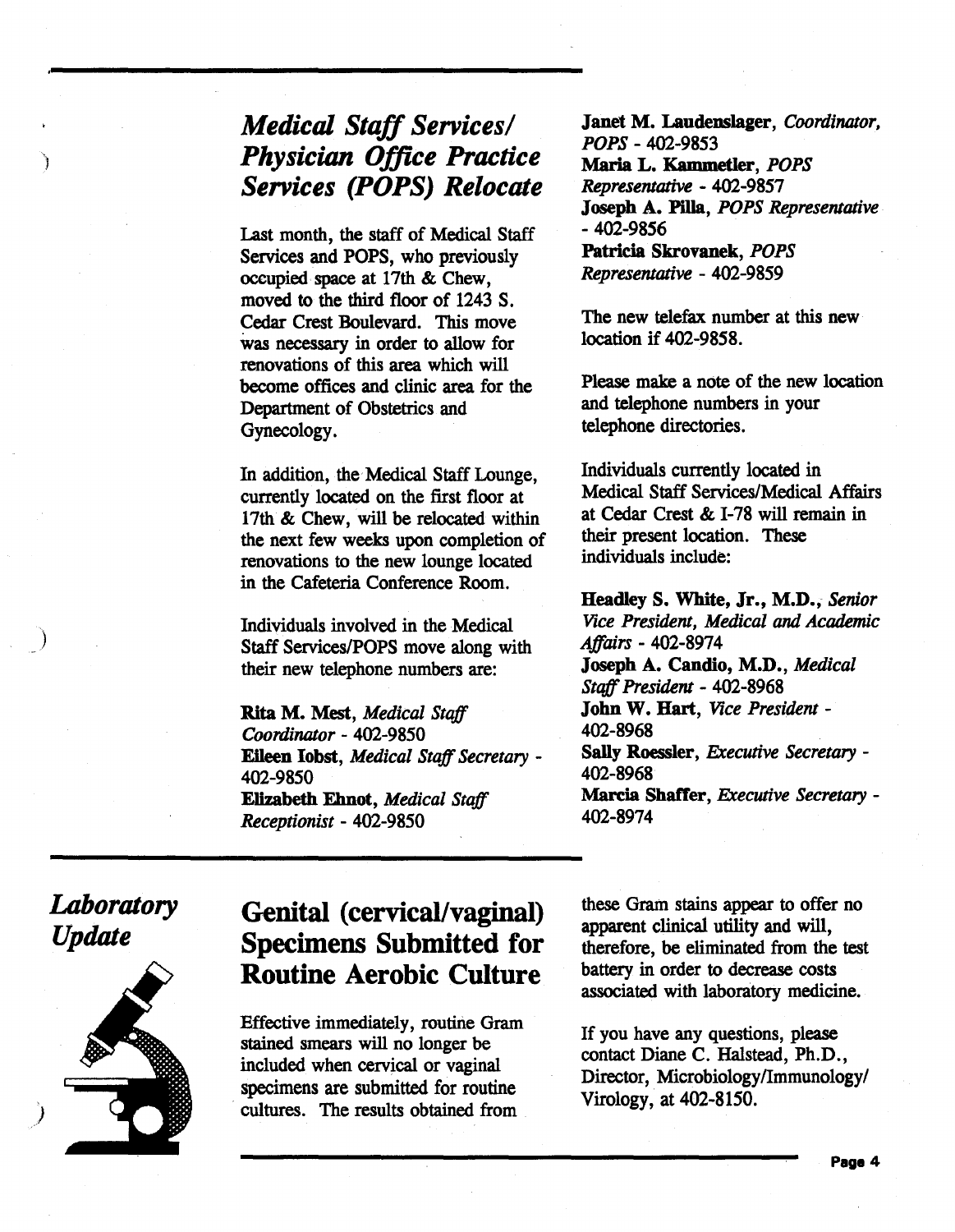# *News from the Endocrine Testing Station*

## Expanded Hours

The Endocrine Testing Station, located on the first floor at 17th & Chew, now offers *65* different metabolic, endocrine, and renal protocols. In order to meet patients' needs, the department has expanded its hours of operation. The Endocrine Testing Station is now available Monday through Friday from 9 a.m. to 4 p.m.

To obtain test order forms, to schedule appointments, or for more information, call the Endocrine Testing Station at 402-2690.

## *Oximetry Guidelines Developed*

The Special Care Committee has approved guidelines for continuous oximetry utilization. These guidelines were developed with input from the Departments of Medicine, Surgery, Respiratory Care, and Nursing. The committee adopted a three-tiered plan to address increased demand for continuous oximetry:

1) Approval for additional continuous oximeters

2) Development of indication for use and re-allocation of oximeters from Respiratory Care to critical care units

3) A 24-hour stop for continuous oximetry orders not meeting guidelines only if needed for patients meeting guidelines.

)

### Glucose Tolerance Tests

Beginning February 1, 1993, all glucose tolerance tests, with the exception of gestational screens, will be performed by and scheduled with the staff in the Endocrine Testing Station. The actual glucose test will be performed and reported by the clinical laboratory. This improvement will provide a more controlled setting for the test and will be handled by specially trained registered nurses.

To schedule an appointment, please contact the Endocrine Testing Station at 402-2690.

#### *Indications*

o Pediatric ventilator patients mandatory

o Inverse ratio or jet ventilation mandatory

 $\circ$  Neonates on  $O_2$  or unstable

o Mandatory for first post-op hour

o Chemically paralyzed patients

 $\circ$  Ventilator patients on  $>70\%$  O<sub>2</sub>,  $>$ 10 PEEP, <95% SATS and/or unstable cardiopulmonary status. o Burn Unit patients in prone position

o Patients with intracranial pressure monitoring

o During procedures which place the patient at risk for hypoxemia, such as: percutaneous trach, bronchoscopy, TEE, endoscopy, etc.

o Any transported patient who is intubated and/or unstable

Continued on Page 6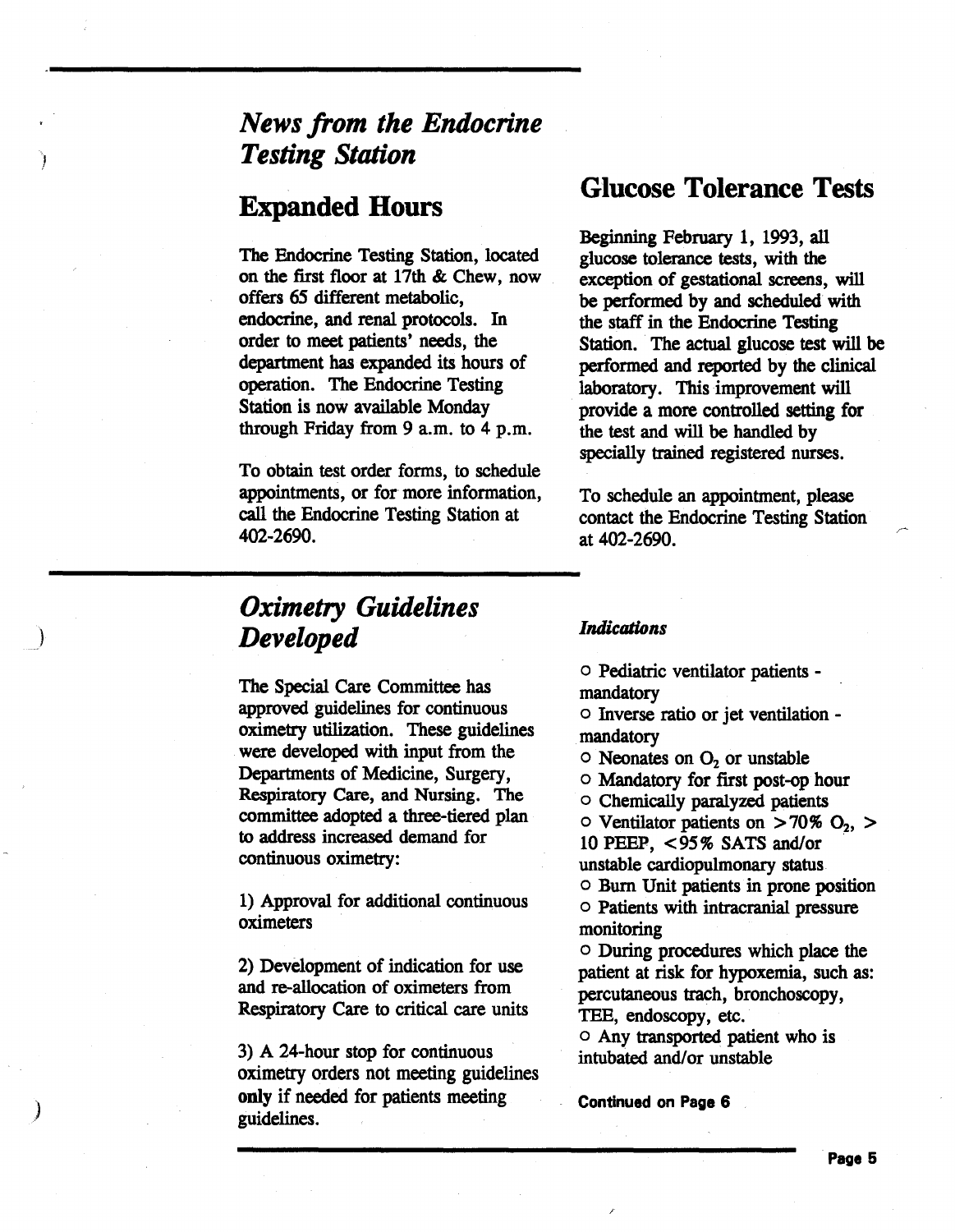#### Continued from Page 5

)

)

)

o At the discretion of the physician, oximetry may be used in patients with unstable respiratory and/or neurological status

Respiratory Care quality assurance findings indicated that up to 40% of patients meeting guidelines do not have oximetry, and up to 50% of patients on oximetry do not meet guidelines.

Respiratory Care will continue quality assurance monitoring post implementation of corrective actions.

Guidelines, which were implemented on January 11, are available on nursing units. Critical care nursing units will implement these changes with assistance from Respiratory Care.

#### *Pain Management Update*

At the December 7 meeting of the Pain Management Committee, Physician *Epidural Management Guidelines*  were approved. Following are highlights of the guidelines:

#### PURPOSE

To provide guidelines regarding the medical management of patients receiving epidural analgesia.

#### Hiplipts - Pre- and Post-Operative Epidural Management

1. Selection Criteria for Epidural Analgesia

- a. Pain Status severe intensity: visceral, somatic or cutaneous source
- b. Need for narcotic analgesia > 24 hours
- c. Absence of coagulopathy, nonreversed Heparin or Coumadin therapy
- d. Absence of local or systemic infection

2. Pre-operative Orders - If no coagulation studies are ordered with the patient's PAT's, these tests are ordered and results documented prior to epidural catheter placement.

3. Process of Notification- If it is ascertained during PAT's that an epidural catheter will be placed, the ordering physician will note that on the physician order sheet to notify the nursing unit and operating room.

4. Additions to the Epidural Order Sheet - "If patient started on Coumadin therapy, please notify the physician that inserted the catheter before administering the second dose, so the catheter may be removed."

*5.* Continuous Infusions - Dosing range recommendations for Continuous/PCA epidural analgesia were developed by the pain management physician. Morphine, Fentanyl, Fentanyl/Marcaine and Sufentanyl are detailed.

To obtain a complete set of guidelines, please contact Cassandra Snyder, · R.N., Coordinator, Pain Management, at 402-1756.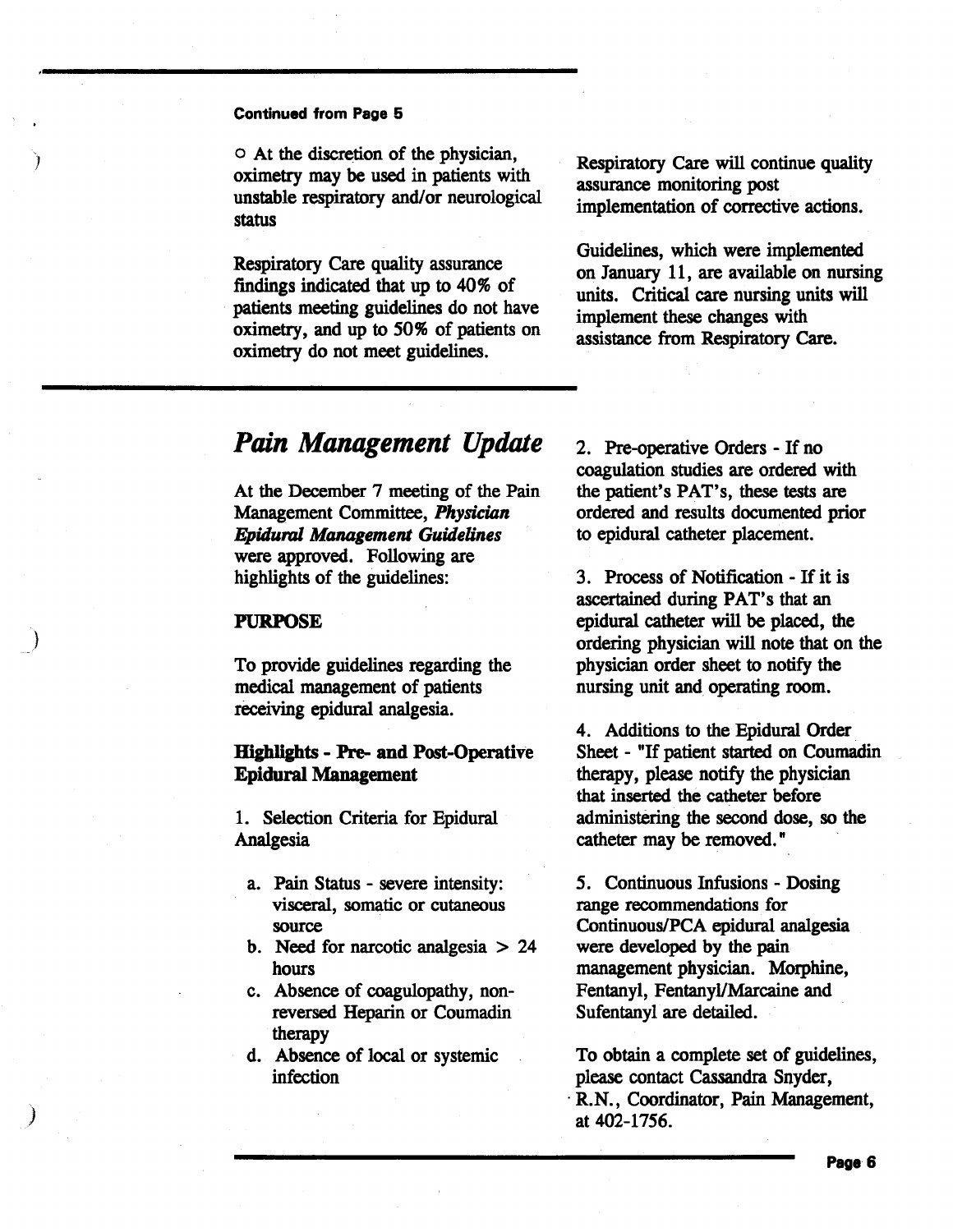# *News from the Research Department*

# **1992 Yearbook of Staff Publications**

Once again the Research Department is requesting articles for the purpose of compiling another staff yearbook. The articles for the new yearbook should fall between January and December, 1992; however, publications as early as January 1986 will be considered if they were not previously submitted.

In an effort to make this yearbook as complete and accurate as possible, the Research Department requests a reprint or citation of Lehigh Valley Hospital employee and medical staff publications which meet the following criteria:

o the article is medically/scientifically oriented; published in a refereed/peer reviewed journal

o published between January and December, 1992

o published as an abstract, journal article, book chapter, or letter to the editor

o the author or one of the authors was a staff member of Lehigh Valley Hospital between January and December, 1992

Please forward your reprints or citations to Leanne Strawn, Research Department, as soon as possible and before March 1, 1993. Reprints that do not meet the inclusion criteria will not be returned.

)

A copy of the table of contents of the first four yearbooks is available for review in Medical Staff Services.

For more information, please contact Leanne in the Research Department at 402-8889.

# **Research Advisory Committee - Request for Proposals**

The Research Advisory Committee (RAC) will meet to review clinical/ epidemiological research proposals (requests for funding) submitted by the medical and professional staff of Lehigh Valley Hospital on February 23.

All proposals submitted by February *5*  will be reviewed at the February 23 meeting. Further information and proposal guidelines may be obtained by contact James F. Reed III, Ph.D., Director of Research, at 402-8889.



**Page 7**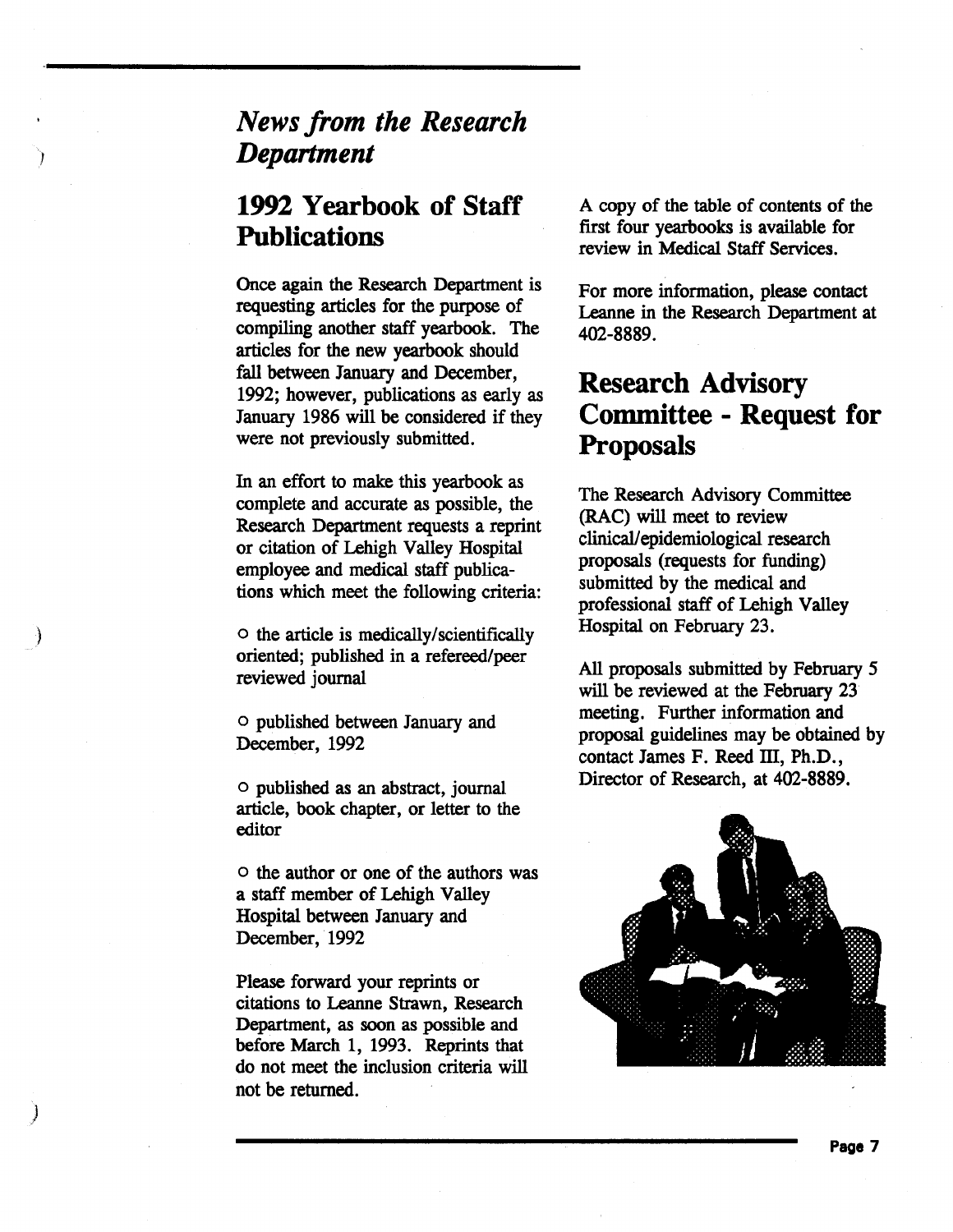### *Congratulations!*

)

)

Sam Bub, M.D., family practitioner, was the recipient of a Leadership Award from the Coalition for a Smoke-Free Valley. Dr. Bub was honored recently at the Coalition's annual Volunteer Recognition and Smoke-Free Business Awards event for his commitment to the issue of tobacco\_ control. Dr. Bub has made several presentations to medical professionals during the past year on the topics of smoking, tobacco smoke pollution, and the tobacco industry's impact on teenage smoking habits.

Jay H. Kaufman, M.D., pulmonary specialist, was recently elected to full Fellowship by the Board of Regents of the American College of Chest Physicians.

Shantha V. Mathews, M.D., neonatologist, was informed that she passed the General Pediatrics Certifying Examination and is now certified by the American Board of Pediatrics in General Pediatrics.

# *Publications, Papers and Presentations*

Peter A. Keblish, M.D., chief of the Division of Orthopedic Surgery, was an invited guest at the 15th Iberian Society of Biomechanics symposium, held in Vigo, Spain on November 6 and 7. Dr. Keblish spoke on the topic of Prosthetic Fixation in TKA: Influence of Design and Surgical Technique. The Iberian Society of Biomechanics is one of the largest biomechanical societies outside of North America and is dedicated to the understanding and blending of engineering and orthopedic surgery.

Dr. Keblish was also guest surgeon at the West Coast Orthopedic Knee Learning Center on November 9 at the Southern California Orthopedic Institute. The West Coast Learning Center is fashioned after the successful orthopedic learning center which has been functioning at the Lehigh Valley Hospital during the past two years.

Martha A. Lusser, M.D., neurologist, presented a paper and poster presentation on Neonatal OIB!t Multisystem Inflammatory Disease at the Child Neurology Society annual meeting held in New Orleans, La.

188 ICROBUT IN 1970 mv 67 neutered. He still hange out with the other each at night. but now he's a consultant.

ONIH ELIKERIST

Many a man holds night and day jobs so he can drive from one to the other has more ommun xen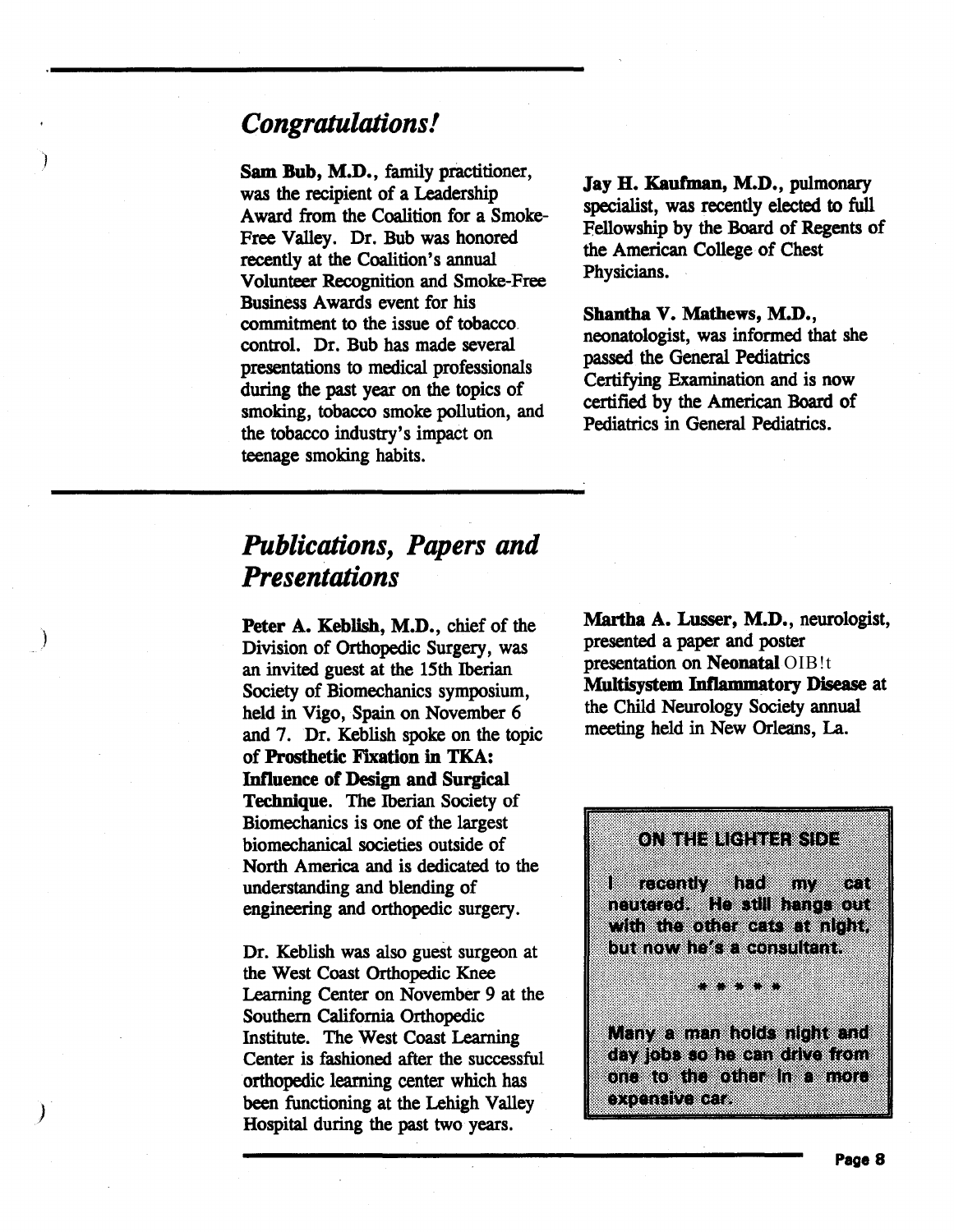*Upcoming Seminars, Conferences, and Meetings* 

)

)

## Regional Symposium Series IV

#### Fourth Annual Symposium in

Geriatrics will be held on Saturday, January 23, 1993, from 8 a.m. to 4:30 p.m., in the Auditorium of Lehigh Valley Hospital, Cedar Crest & 1-78.

At the completion of this program, participants will be able to:

o discuss the development of geriatrics as a subspecialty from early 1900's to the present time and describe the future of geriatric medicine in the United States;

o identify the unique issues in the multidisciplinary management of the elderly diabetic and discuss medical interventions in this patient population;

o discuss the pharmacological issues of pharmacokinetics and pharmacodynamics specific to the elder population and identify the unique nonpharmacological issues pertaining to medications in the elderly;

o discuss the neuroanatomy and mechanics of urination and differentiate between urge, stress, overflow and functional incontinence; and

o dispel the myths about aging and discuss ethical issues that encompass the caring management of the elderly.

Physicians, nurses, medical residents, pharmacists, social workers, and other health care workers interested in an update in geriatrics will benefit from the program.

For more information regarding this program, please contact Human Resource Development at 402-8322.

#### Medical Grand Rounds

Disseminating Intravascular Coagulation: State of the Art will be presented by Hamid Al-Mondhiry, M.D., Department of Medicine/Hematology Division, Milton S. Hershey Medical Center, on \_Tuesday, January 19.

Adrenal Insufficiency will be presented by Gordon Cutler, Jr., M.D., Chief, Section of Development Endocrinology, National Institutes of Health, Bethesda, Md., on Tuesday, January 26.

Medical Grand Rounds are held at noon in the Auditorium of Lehigh Valley Hospital, Cedar Crest & 1-78.

For more information, call the Department of Medicine at 402-8200.

#### Department of Pediatrics

Pediatric Epilepsy Surgery will be presented by Paul Kanev, M.D., Chief, Neurosurgery, St. Christopher's Hospital for Children, on Friday, January 22.

Diagnosis and Treatment of Outpatient Sinusitis will be presented by Anthony Rooklin, M.D., pediatric allergist, on Friday, February 12.

Continued on Page 10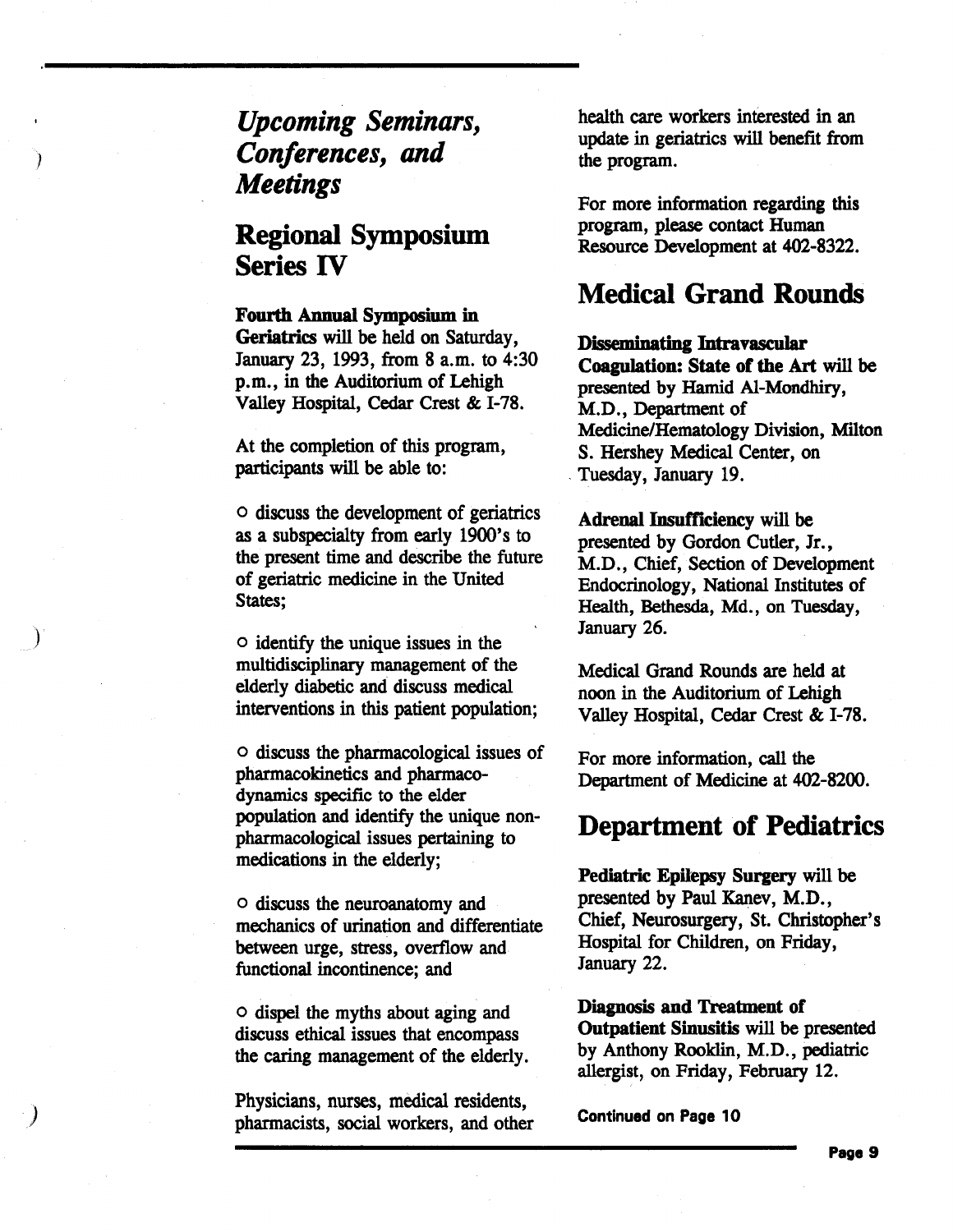#### Continued from Page 9

Unusual Case of Abdominal Enlargement in a Chlld will be presented by Stephen Dunn, M.D., Director, Liver and Kidney Transplant Program, St. Christopher's Hospital for Children, on Friday, February 26.

The above conferences will be held at noon in the Auditorium of Lehigh Valley Hospital, 17th & Chew.

For more information, contact Beverly Humphrey in the Department of Pediatrics at 402-2410.

# Psychiatric Grand Rounds

)

*)* 

Beta Blockers and Akathisia will be presented by Berton Angrist, M.D., staff psychiatrist, V.A. Medical Center, Department of Veterans' Affairs, on Thursday, January 21, from noon to 1 p.m., in the Auditorium of Lehigh Valley Hospital, 17th & Chew.

As a boxed lunch will be provided, pre-registration is required. To register or for more information, please contact Lisa in the Department of Psychiatry at 402-2810.

## Pennsylvania Medical Society Seminar - Physician Payment Updates

Pbysician Payment Updates for 1993, a one-day, Pennsylvania Medical Society (PMS) sponsored workshop to help physicians and office staff maximize reimbursement under the

second year of the RBRVS fee schedule, will be presented next month at several locations across the state.

The seminar covers the major changes in the Medicare Fee Schedule for 1993, including: new relative values and coding changes in the 1993 CPT book (new trauma codes, modifiers, global surgery, concurrent care, and others). It also explains more than 50 Medicare "clarifications" to physician payment policies.

Locations and dates are as follows:

February 2 - Pittsburgh, Greentree Marriott February 3 - Harrisburg, Pennsylvania Medical Society headquarters February 4 - King of Prussia, Sheraton Great Valley February 9 - Allentown, Sheraton Jetport-Lehigh Valley February 10- Scranton, Lackawanna Station Hotel February 11 - State College, Holiday Inn-Penn State

Registration fee is \$195 per person for members and their office staff; \$225 for non-members, with additional discounts for multiple registrations from the same practice. Enrollment is limited.

Detailed brochures on Physician Payment Updates for 1993 were mailed to all PMS members in December. To register, complete and return the registration form in the brochure.

To receive another brochure, or for credit card registrations only, call Linda Boyer, Department of Meeting Services, at 1-800-228-7823.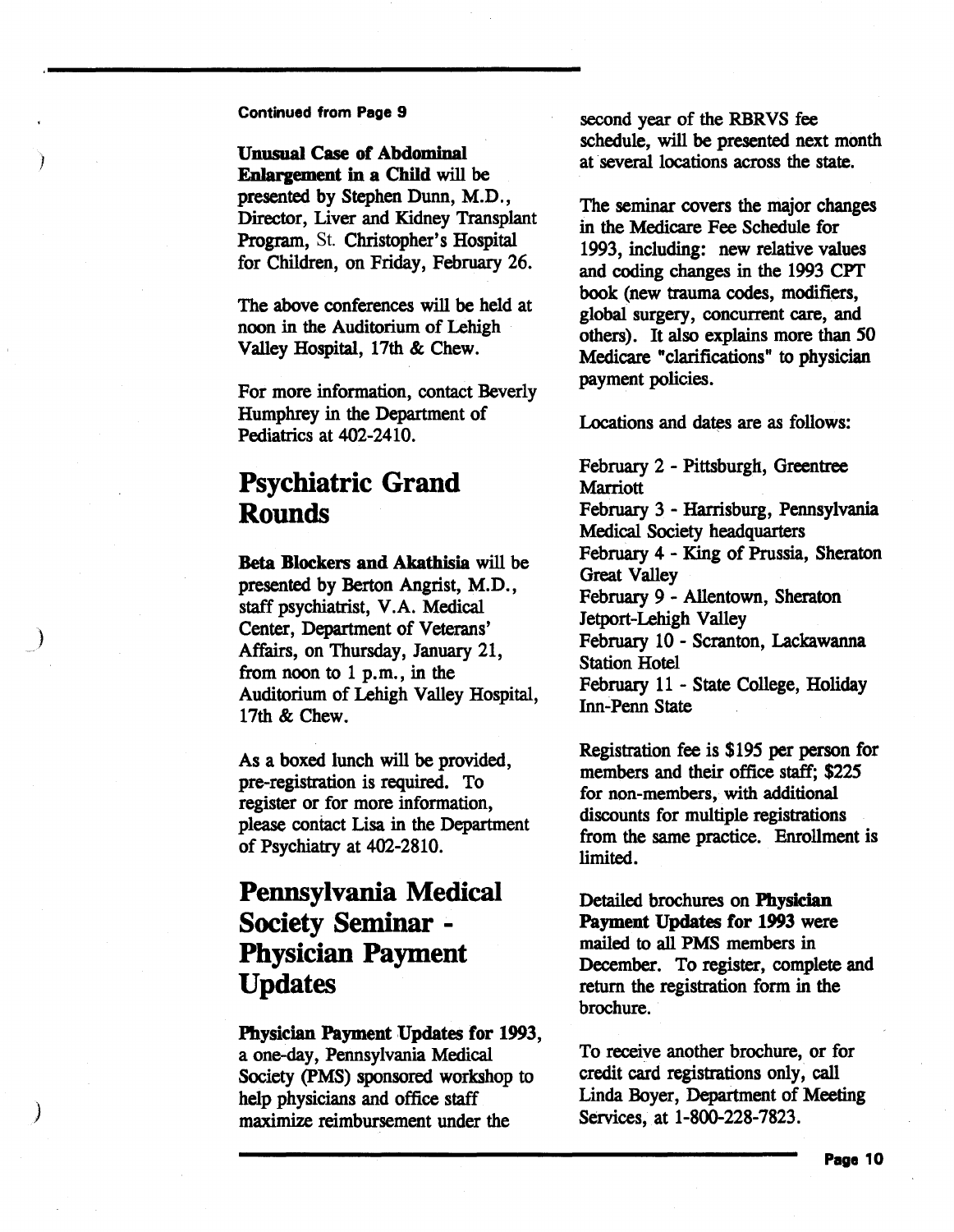# *Health Promotion Program News*

The Health Promotion Program of Lehigh Valley Hospital will present a number of free public lectures over the next few months. Sponsored by the Chronic Disease Education Committee of Lehigh Valley Hospital, the lectures include:

Learning to Relax will be presented by Kevin Siddons, M.Ed., on Wednesday, January 27, from 7 to  $8:30$  p.m., in the Auditorium of Lehigh Valley Hospital, Cedar Crest & 1-78.

The causes of stress, its emotional and physical impact, and techniques for relief and reduction will be emphasized. Learn to control the negative aspects in a positive way by practicing techniques such as progressive muscle relaxation, visualization, deep breathing, and autogenics.

)

)

Depression: A New Perspective will be presented by Michael W. Kaufmann, M.D., Chairman of the Department of Psychiatry, on Wednesday, February 10, from 7 to  $8:30$  p.m., in the Auditorium of Lehigh Valley Hospital, Cedar Crest & 1-78.

Depression has been called the common cold of psychiatric illnesses. Times have changed and so has the way the medical community views depression. Increasingly scientific foundations are being established in the treatment of this age old complaint.

Come and hear the facts about new trends in the treatment of, and new perspectives on, depression.

Carpal Tunnel Syndrome will- be presented by Michael A. Chernofsky, M.D., plastic and reconstructive surgeon, on Wednesday, February 17, from  $7$  to  $8:30$  p.m., in the Auditorium of Lehigh Valley Hospital, Cedar Crest & 1-78.

The incidence of Carpal Tunnel Syndrome has reached epidemic proportions in recent years. The personal economic impact of this condition upon society is profound. Dr. Chernofsky will discuss all aspects of Carpal Tunnel Syndrome, with particular emphasis on cause, prevention, and treatment. The latest endoscopic techniques will be presented.

The Health Promotion Program also offers numerous other classes and programs for weight control, stress management, and smoking cessation which may benefit your patients. For more information, please call 821-2150.

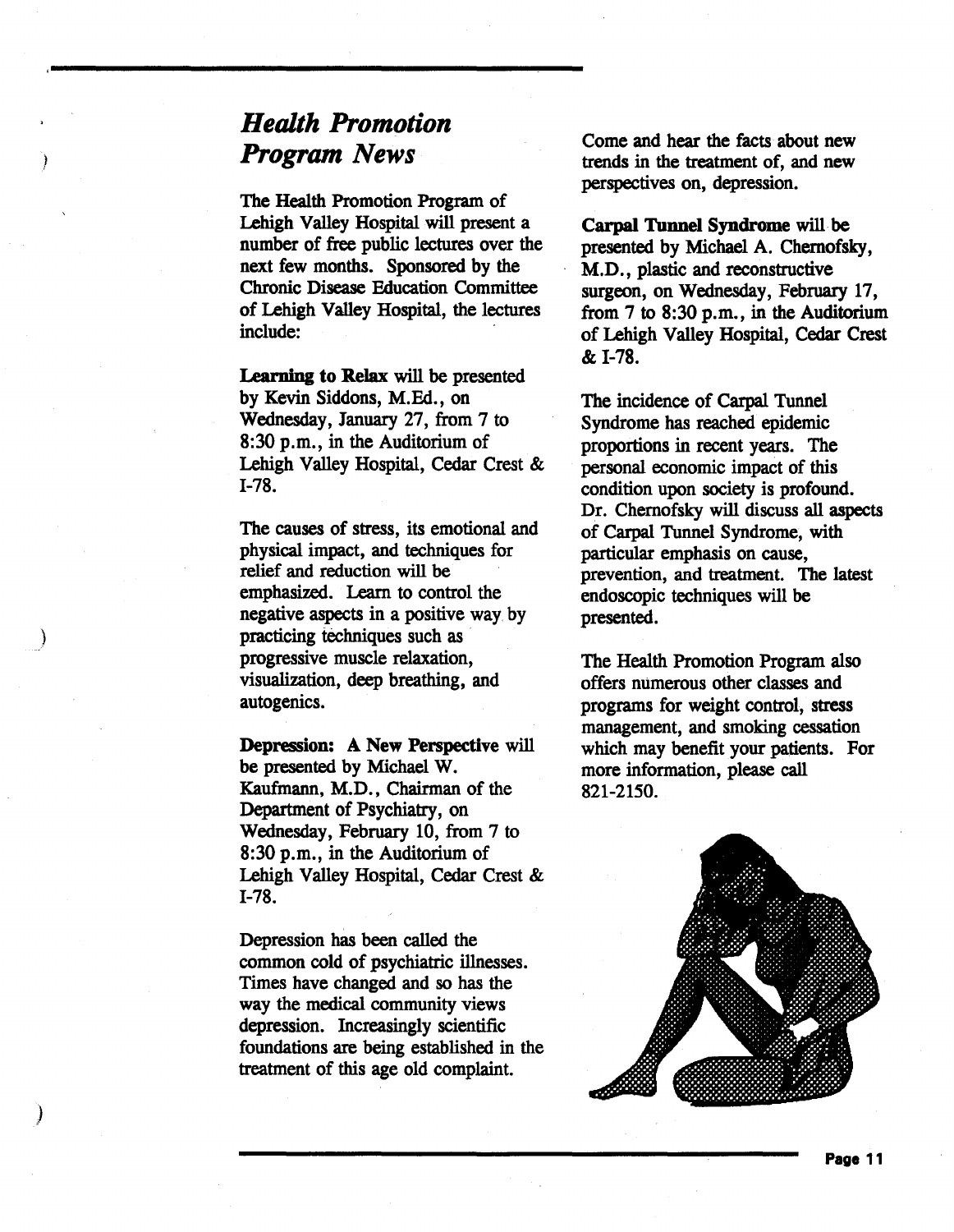

\* For Sale or Lease -- Medical-Professional Office Building on Cedar Crest Boulevard, just minutes from Cedar Crest & 1-78 and 17th & Chew. Plenty of parking. Ideal for physician.

\* For Sale or Lease -- Springhouse Professional Center, 1575 Pond Road. Ideal for physician's office. Approximately 2,500 sq. ft. Will finish space to specifications.

)

)

\* For Sale or Lease -- Medicalprofessional office building on South Cedar Crest Boulevard, just minutes from Cedar Crest & 1-78 and 17th & Chew. 3,560 total sq. ft. Ample parking, security/fire alarms installed. Ideal for physician group.

\* For Sale -- Professional Office Building on West Broad Street, near the Allentown/Bethlehem border. 4,500 sq. ft. with plenty of parking on corner lot.

\* For Lease -- Medicalprofessional office space located on Route 222 in Wescosville. Two 1,000 sq. ft. offices available or combine to form larger suite.

\* For Lease -- Medical office space located in Southeast Allentown near Mountainville Shopping Center.

\* For Lease -- Slots are currently available for the Brown Bag suite at Kutztown Professional Center.

\* For Lease -- Share large medical office near Cedar Crest & 1-78. Fully furnished and staffed. Multiple line phone system. Computerized billing available.

\* For Lease -- Specialty practice time-share space available in a comprehensive health care facility. Riverside Professional Center, 4019 Wynnewood Drive, Laurys Station. Half- or full-day slots immediately available.

\* For Lease -- Share medical office space at Riverside Professional Center in Laurys Station. Ideal for solo or small group practice.

For more information or for assistance in finding appropriate office space to meet your needs, contact Joe Pilla, POPS Representative, at 402-9856.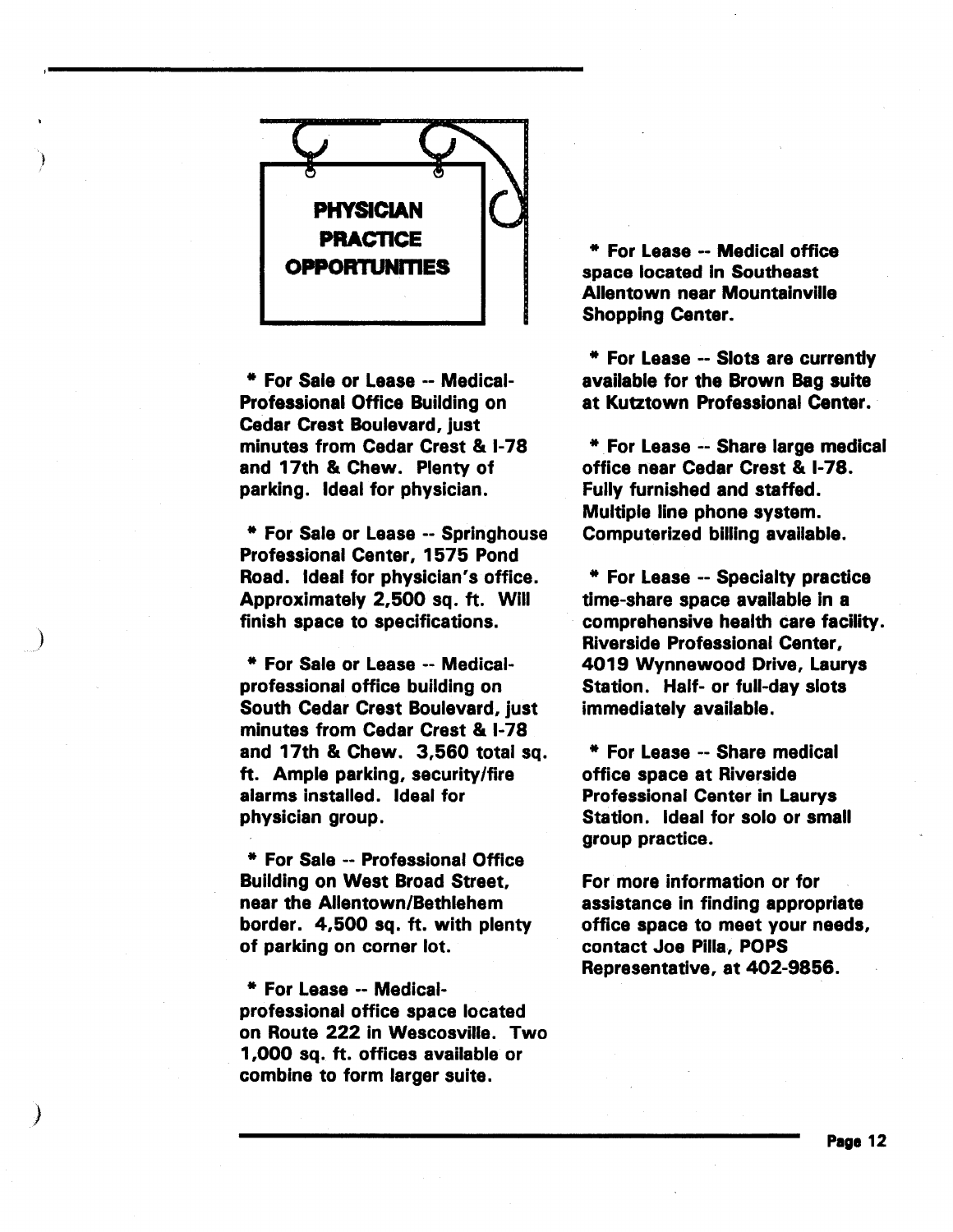#### *WHO'S NEW*

)

)

)

The Who's New section of *Medical*  Stqff *Progress Notes* contains an update of new appointments, address changes, newly approved privileges, etc.

Please remember that each department or unit is responsible for updating its directory, rolodexes, and approved privilege rosters.

### Medical Staff

#### Appointment

R.oss N. Futerfas, MD (Pulmonary & Critical Medicine Group, PC - Castaldo) 451 Chew Street Suite 310 Allentown, PA 18102 (215) 821-2826 Department of Medicine Division of Pulmonary Provisional Courtesy

#### Change of Status

Joseph M. Pascuzzo, DO Department of Medicine Division of Hematology/Medical **Oncology** From Active to Courtesy

#### Solo Practice

#### Mark D. Rader, MD

826 Delaware Avenue Bethlehem, PA 18015 (215) 868-0381

#### Practice Changes

ASH Radiology Associates, Inc. including Stanley Benzel, MD, Christopher L. Brown, MD, John F. Cox, MD, Michael H. Geller, MD, James W. Jaffe, MD, Robert Kricun, MD, Zwu S. Lin, MD, James A. Newcomb, MD, Mark A. Osborne, MD, Elliot S. Shoemaker, MD, Allen J. Weinstein, DO, and Alan H. Wolson, MD, were recently joined by the following individuals from Allentown Radiological Association: Walter J. Dex, MD, Thomas Fitzsimons, MD, Harold G. Kunz, MD, Thomas E. Leet, MD, Howard. Rosenberg, MD, and Bradford A. Yeager, MD, to form Lehigh Valley Radiology Associates, PC.

Stuart A. Jones, MD, Robert J. Rienzo, MD, and Paul S. Sirotta, MD, formerly with Allentown Radiological Association, have formed a new group to be known as Valley Nuclear Medicine Associates.

#### Address Changes

Walter J. Dex, MD Thomas Fitzsimons, MD Harold G. Kunz, MD Thomas E. Leet, MD Howard Rosenberg, MD Bradford A. Yeager, MD Lehigh Valley Hospital Radiology Department 17th & Chew Allentown, PA 18105-7017 (215) 402-2214

Continued on Page 14